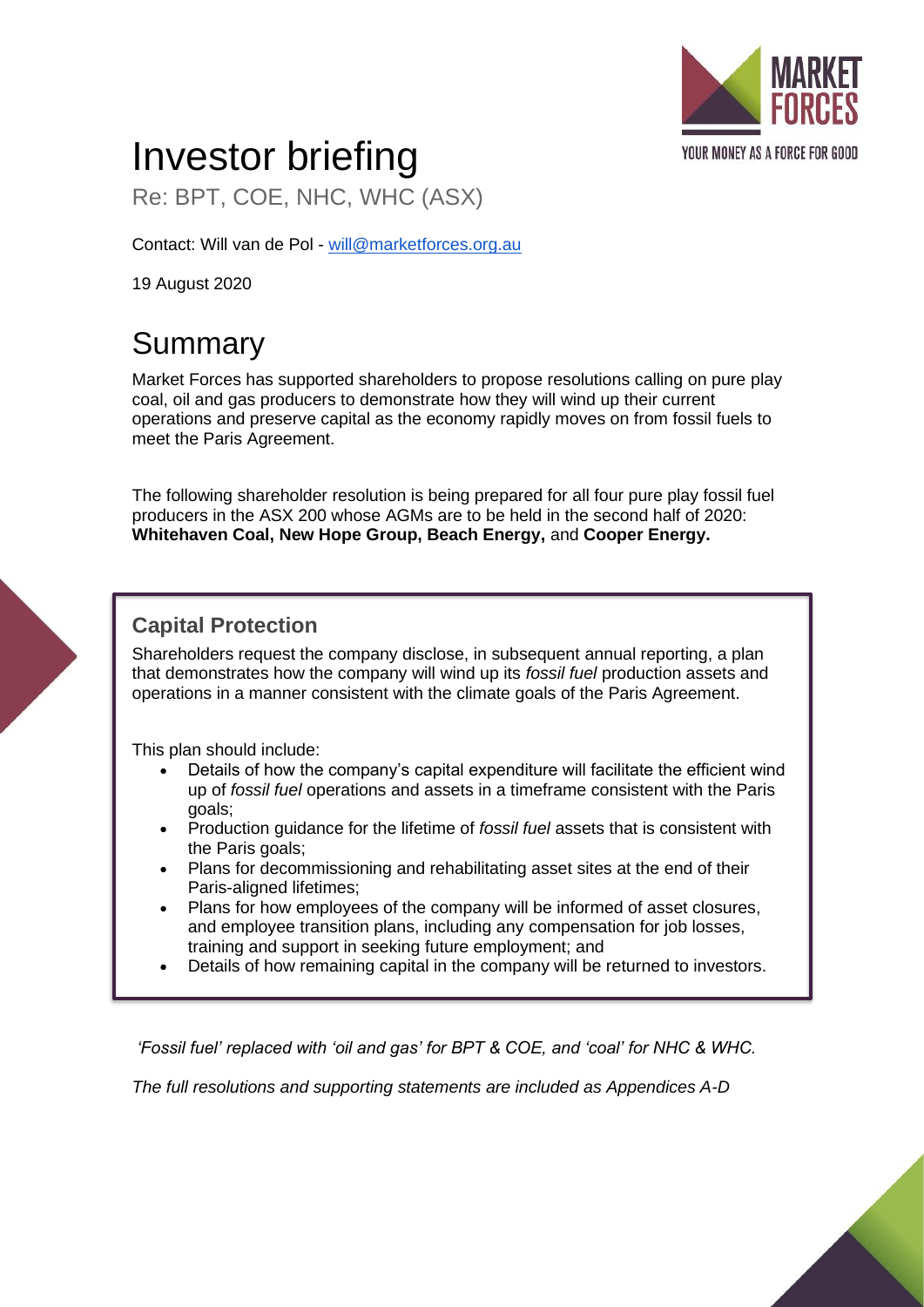## Introduction

*"Companies that continue to sanction higher-cost projects which do not fit with a lower demand scenario risk destroying significant shareholder value through the creation of stranded assets, as well as contributing to the failure to achieve climate goals."* - [Carbon Tracker Initiative](https://carbontracker.org/reports/balancing-the-budget/)

2020 has provided a glimpse into what action on climate change, commensurate with the scale needed to meet the Paris Agreement's goals, entails for the fossil fuel industry if it fails to adequately plan for and manage the low carbon transition.

Global CO<sub>2</sub> emissions are [projected to fall by 8%](https://www.carbonbrief.org/iea-coronavirus-impact-on-co2-emissions-six-times-larger-than-financial-crisis) in 2020, with oil demand expected to [fall](https://www.iea.org/reports/global-energy-review-2020) by 8%, coal by 9% and gas by 5%. These projections have [prompted experts to](https://carbontracker.org/was-2019-the-peak-of-the-fossil-fuel-era/?fbclid=IwAR1umB-14zUvUQmrCxKuHpKaDV3dB9hRVGygMukgLjnX1364TYqkhY1Q33c)  [suggest](https://carbontracker.org/was-2019-the-peak-of-the-fossil-fuel-era/?fbclid=IwAR1umB-14zUvUQmrCxKuHpKaDV3dB9hRVGygMukgLjnX1364TYqkhY1Q33c) "peak fossil fuel demand was almost certainly in 2019."

To meet the goals of the Paris Agreement, global greenhouse gas emissions must [fall](https://www.unenvironment.org/news-and-stories/press-release/cut-global-emissions-76-percent-every-year-next-decade-meet-15degc)  [by more than 7.6% per year](https://www.unenvironment.org/news-and-stories/press-release/cut-global-emissions-76-percent-every-year-next-decade-meet-15degc) over the next decade.

The scale of year-on-year declines in fossil fuel demand and prices in 2020—involving tens of billions written off the value of oil and gas projects and half of thermal coal production becoming cashflow negative—must be repeated every year to 2030 if we are to meet the Paris goals.

Recognising [universal owners' imperative](https://www.mercer.com.au/what-we-do/campaigns/investing-in-a-time-of-climate-change.html) to limit global warming in line with the Paris Agreement, these resolutions give investors the opportunity to protect and extract as much value from their investments in pure play fossil fuel producers as possible, while avoiding the economic and social shocks of a disorderly energy transition.

## Markets disappearing

*"We already have far more carbon facilities in operation today than we need to blow the Paris budget."* - [Emeritus Professor Will Steffen, ANU](https://youtu.be/wDYHW-AyeNQ?t=362)

The latest science paints a very clear picture: the Paris Agreement means the world cannot accommodate any new or expanded fossil fuel projects. The  $CO<sub>2</sub>$  emissions embedded in existing and under-construction fossil fuel projects is [more than double](http://priceofoil.org/2018/10/17/the-skys-limit-ipcc-report-15-degrees-of-warming/)  [the IPCC's 1.5°C carbon budget.](http://priceofoil.org/2018/10/17/the-skys-limit-ipcc-report-15-degrees-of-warming/)

The reductions in coal, oil and gas use required to meet the Paris climate goals leave fossil fuel producers exposed to rapidly declining markets. Far from justifying further capital expenditure to increase production, Paris-aligned demand scenarios require strict capital management and planning for a managed, orderly decline in production.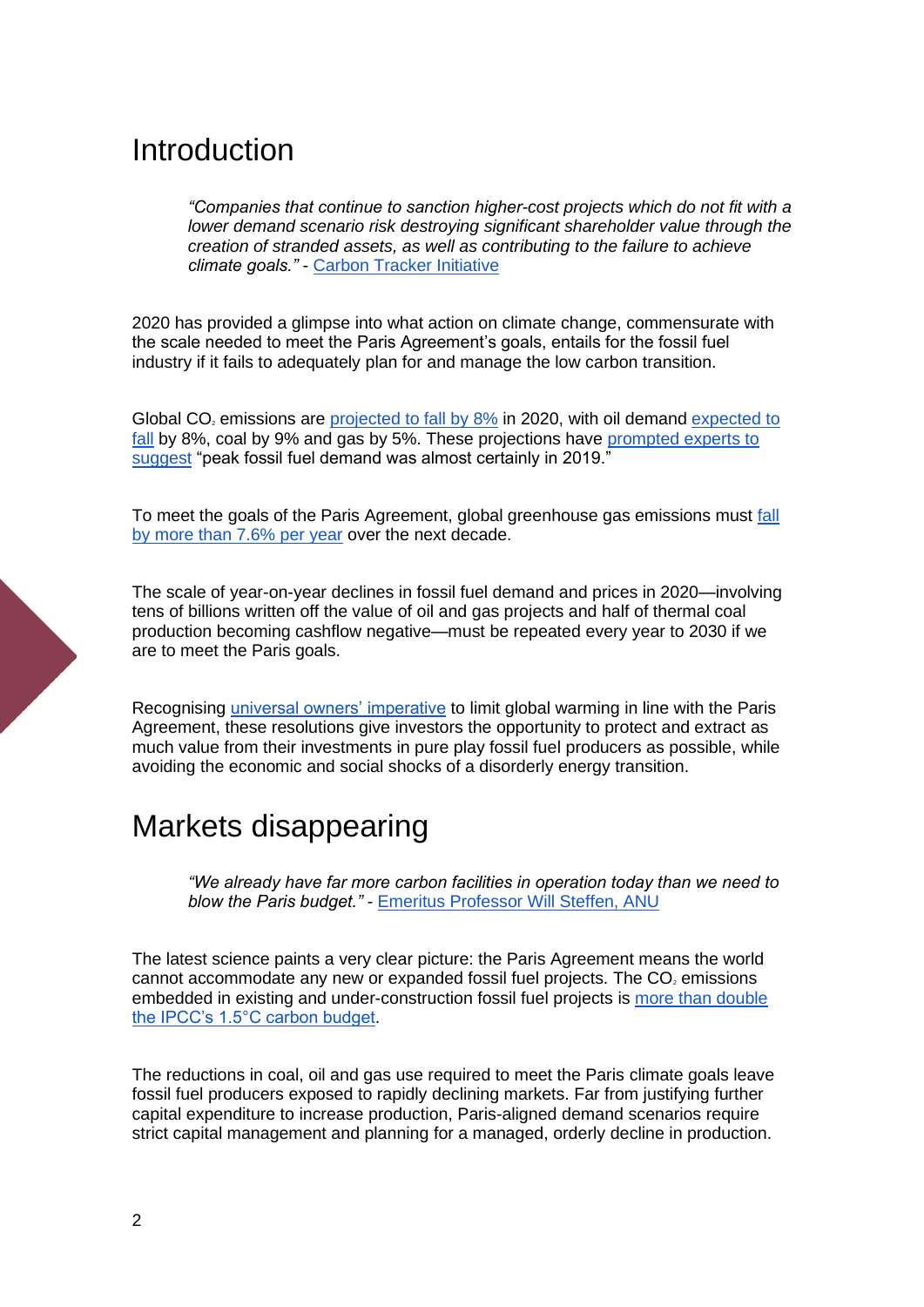## Thermal coal

Around 80% of Whitehaven's production is thermal coal, while all of New Hope's currently operating mines are thermal. In order to meet the Paris climate goals, coal power must be phased [out globally by 2040,](https://climateanalytics.org/briefings/coal-phase-out/) and fall by 80% below 2010 levels by 2030. The Paris-aligned coal phase-out dates for Australia's key thermal coal export markets are:

- Japan: 2030
- Korea: 2030
- Non-OECD Asia: 2037

Based on these phase-out dates, almost 65% of Whitehaven's FY19 thermal coal market would be gone by 2030, and 95% by 2037. For New Hope, it's around 50% by 2030 and 90% by 2037.

Even the IEA's Sustainable Development Scenario (SDS), which gives just a 66% chance of limiting the global average temperature rise to 1.8°C, [shows coal demand](https://www.iea.org/reports/world-energy-outlook-2019)  [decreasing](https://www.iea.org/reports/world-energy-outlook-2019) to 43Mt (-74%) in Japan, and 140Mt (-67%) in Asia Pacific, excluding China, India, Indonesia and Japan, from 2018 to 2040. In the SDS, China, India and Indonesia (all significant domestic coal producers) make up 90% of 2040 Asia Pacific coal demand.

The Asian energy system is quickly transitioning away from coal power generation. Japan [plans to close](https://www.reuters.com/article/us-japan-powerstation-coal/japan-to-shut-or-mothball-100-ageing-coal-fired-power-plants-yomiuri-idUSKBN243074) around 100 of its 140 coal-fired power plants by 2030. Korea is [phasing out](https://www.climatechangenews.com/2020/04/16/south-korea-implement-green-new-deal-ruling-party-election-win/) domestic and overseas coal financing. The pipeline of proposed new coal power stations in Southeast Asia has [halved from 2015 to 2019,](https://endcoal.org/wp-content/uploads/2020/03/BoomAndBust_2020_English.pdf) while construction starts fell 85% from 2016 to 2019. Vietnam's latest [Power Development Plan](https://www.eco-business.com/news/vietnam-considers-scrapping-half-of-coal-power-plant-pipeline-in-favour-of-gas-and-renewables/) will see half of the country's planned coal power plant capacity cancelled or shelved. Bangladesh is [reviewing](https://chinadialogue.net/en/energy/bangladesh-may-ditch-planned-coal-power/) 26 of its 29 planned coal plants, stating the country's intention to "move from coal-based power."

## Oil and gas

*"The time to begin planning for a wind-down of gas production is, as with other fossil fuels, already upon us"* - [SEI, IISD, ODI, Climate Analytics, CICERO, and](http://productiongap.org/wp-content/uploads/2019/11/Production-Gap-Report-2019.pdf)  [UNEP](http://productiongap.org/wp-content/uploads/2019/11/Production-Gap-Report-2019.pdf)

While the Paris-aligned transition away from oil and gas will occur more gradually than coal, the need to begin a managed decline in production is vital to limiting warming to 1.5°C. IPCC analysis shows gas use for primary energy [must fall globally](https://www.ipcc.ch/site/assets/uploads/sites/2/2019/05/SR15_SPM_version_report_LR.pdf) (p.14) by 25% by 2030 (from a 2010 baseline), with oil's role in primary energy falling 37% over the same time frame.

Beach and Cooper are significantly exposed to international oil markets, and are major suppliers to the Australian eastern gas market via contracts with energy retailers / utilities and industrial gas users.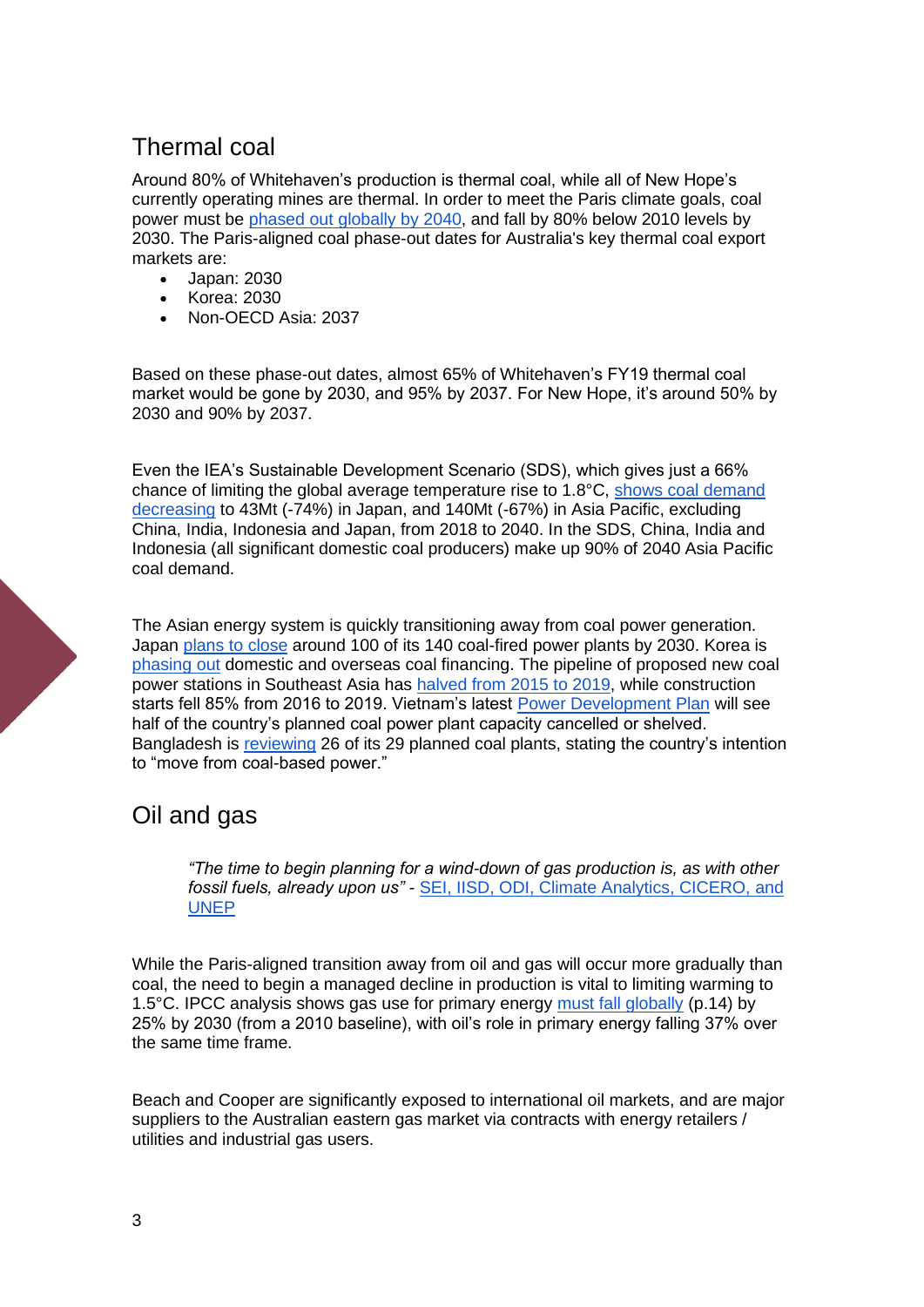All scenarios modelled in the Australian Energy Market Operator (AEMO) [Gas](https://aemo.com.au/-/media/files/gas/national_planning_and_forecasting/gsoo/2020/2020-gas-statement-of-opportunities.pdf)  [Statement of Opportunities](https://aemo.com.au/-/media/files/gas/national_planning_and_forecasting/gsoo/2020/2020-gas-statement-of-opportunities.pdf) show gas consumption for electricity generation in eastern Australia remaining below 2019 levels from now on. In fact, gas use for this purpose is expected to fall significantly in most scenarios, with a drop of 83% from 2019 to 2029 in the Paris-aligned Step Change scenario.

ClimateWorks' [Decarbonisation Futures work](https://www.climateworksaustralia.org/resource/decarbonisation-futures-solutions-actions-and-benchmarks-for-a-net-zero-emissions-australia/) shows gas use in Australian residential and commercial buildings falling to effectively zero by 2035, and industrial gas use also dropping significantly in a 1.5°C scenario.

## Increasing stranded asset risk

*"Approval of new fossil fuel development or expansion is incompatible with keeping global warming to 2°C, and will 'lock in' emissions and warming far beyond the end of mining operations."* - [Former Chief Scientist Penny Sackett](https://www.smh.com.au/environment/climate-change/narrabri-gas-project-should-be-blocked-says-ex-chief-scientist-20200809-p55k20.html)

Despite the declining markets required to meet the Paris climate goals, each of the companies receiving these resolutions have large-scale capital expenditure plans to significantly increase production.

[Whitehaven](https://whitehavencoal.com.au/wp-content/uploads/2019/12/Whitehaven-Coal-Annual-Report-2019.pdf) and [New Hope](https://www.newhopegroup.com.au/content/projects/operations/coal) each have plans to almost double production between now and 2030, at a cost of around \$2 billion each, and project that some mines would operate into the 2050s. These plans would see Whitehaven and New Hope producing a combined 650 million tonnes of coal that could not be sold into their current markets, based on the Paris-aligned coal power phase-out dates set out above.

Beach Energy [plans to spend \\$4 billion](https://www.asx.com.au/asxpdf/20200817/pdf/44lkcfsh7kxdqb.pdf) to increase production by around 50% over the next 5 years. Cooper Energy is [planning further capital expenditure](https://www.asx.com.au/asxpdf/20190812/pdf/447d7x2x48g6fd.pdf) to support its "5 year development program [that] can lift gas production more than 10 times FY19 levels."

By contrast, global oil and gas giant BP has [pledged to cut oil and gas production](https://www.bp.com/en/global/corporate/news-and-insights/press-releases/from-international-oil-company-to-integrated-energy-company-bp-sets-out-strategy-for-decade-of-delivery-towards-net-zero-ambition.html) by 40% by 2030.

## Unreasonably optimistic forecasting

In stark contrast to the Paris-aligned thermal coal scenarios and market shifts outlined above, [New Hope claims:](https://www.newhopegroup.com.au/files/files/Annual%20Report%202019.pdf) "For most Asian countries thermal coal will continue to be a significant component of their energy mix for many years to come, underpinned by continued investment in new coal fired power stations." The company [has projected](https://www.newhopegroup.com.au/files/files/20180918%20FY2018%20NHCL%20ASX%20Financial%20Results%20Presentation(1).pdf) Asian thermal coal imports to grow by 55% from 2017 to 2030, with key markets Taiwan and Korea increasing 13% and 17% respectively, and Japan falling just 2%.

Whitehaven [says](https://whitehavencoal.com.au/wp-content/uploads/2019/09/Whitehaven-Coal-Annual-Financial-Report-2019.pdf) it is looking "to take advantage of the substantial growth in coal-fired power generation in Southeast Asia." Both companies have claimed their businesses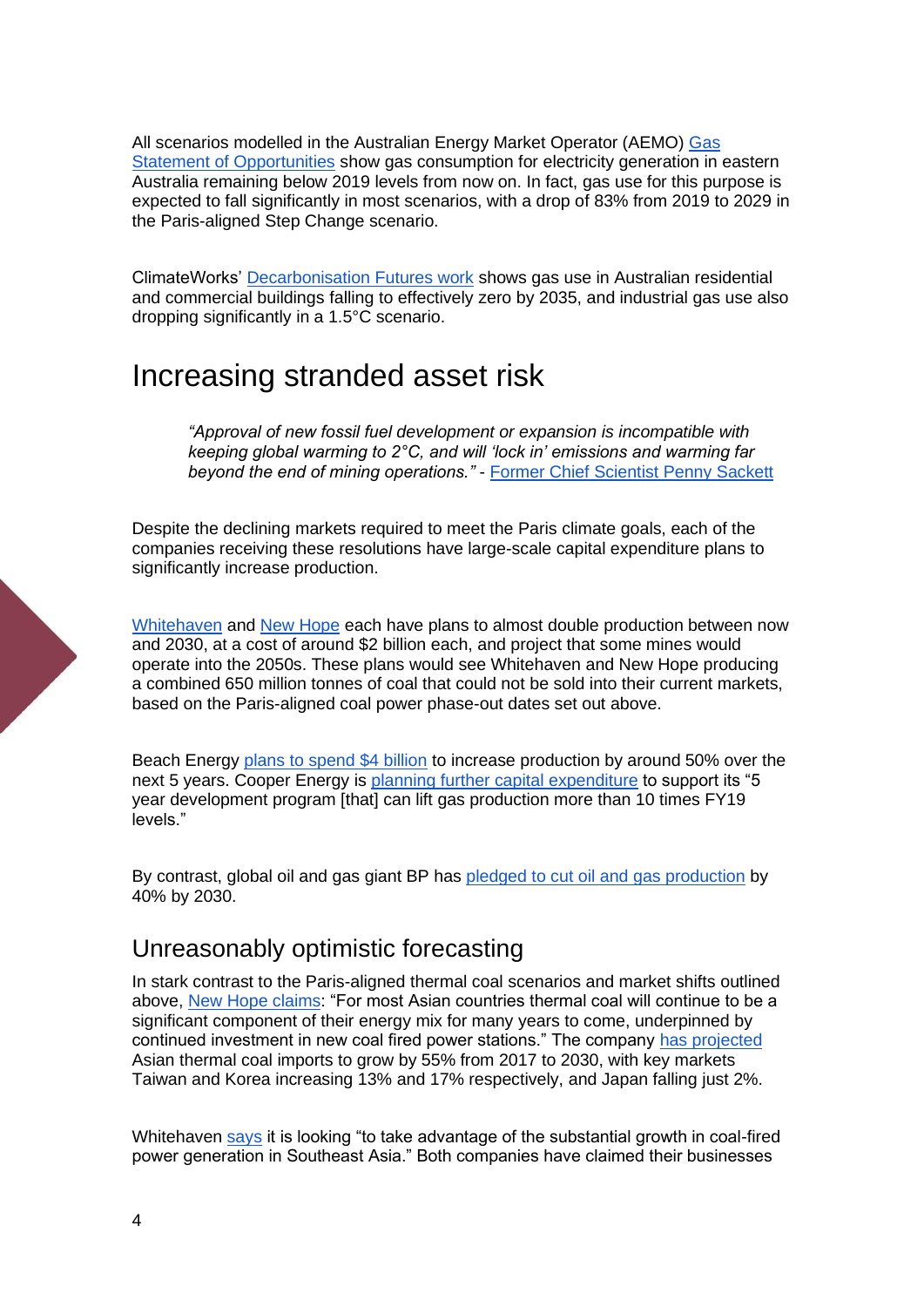are resilient under the International Energy Agency's (IEA) three main demand scenarios.

However, analysis of the Paris-aligned coal power phase-out scenario outlined above and the market shift already underway in Asia demonstrate Whitehaven and New Hope's major export markets are rapidly disappearing.

Many commentators [recognise](https://ieefa.org/ieefa-update-capital-flight-from-thermal-coal-is-accelerating/) the thermal coal sector is in terminal decline. Under the [SDS,](https://www.iea.org/reports/world-energy-outlook-2019) Japan thermal coal import prices are projected to be US\$65/t in 2030 and US\$69/t in 2040. As noted above, a 1.5°C scenario would see global thermal coal demand effectively reach zero by 2040. By contrast, Whitehaven's economic assessment for the Vickery Extension Project [assumes](https://majorprojects.planningportal.nsw.gov.au/prweb/PRRestService/mp/01/getContent?AttachRef=SSD-7480%2120190303T213440.399%20GMT) long term thermal coal prices of US\$85/t and an operating life to at least 2045, while New Hope [assumes](https://www.newhopegroup.com.au/files/files/projects/elimatta/2014/appendix/09%20Appendix%20I%20Economic%20Impact%20Assessment.pdf) a coal price of US\$120/t in the Economic Impact Assessment for its Elimatta project.

Beach and Cooper's growth strategies appear to be based on long-term oil price forecasts and carbon price assumptions that are inconsistent with Paris-aligned expectations, and unreasonably optimistic in light of current market conditions.

Beach's overestimation of oil prices has led to impairments totalling \$1.6 billion since FY10. Considering all annual oil price estimates (FY16E-FY20E) provided in its five annual reports to FY19, Beach has overestimated actual Brent oil prices by an average of 28%.

In the last major oil price crash—from US\$100/bl in June 2014 to below US\$50/bl in January 2015—Cooper's revision down of oil price forecasts saw the company write off 10% of gross fixed asset value in [FY15,](https://www.cooperenergy.com.au/Upload/Documents/ReportsItem/Cooper-Energy-2015-Annual-Report.pdf) and a further 15% in [FY16.](https://www.cooperenergy.com.au/Upload/Documents/ReportsItem/2016.10.11-2016-Annual-Report.pdf)

Beach has [recently revised down](https://www.asx.com.au/asxpdf/20200817/pdf/44lkbmt4xscxhf.pdf) its long term oil price assumption to US\$60/bbl, while [Cooper's FY19 Annual Report](https://www.cooperenergy.com.au/Upload/Documents/ReportsItem/2016.10.11-2016-Annual-Report.pdf) assumed a long term price of US\$68/bbl. By contrast, [BP has set](https://www.bp.com/en/global/corporate/news-and-insights/press-releases/bp-revises-long-term-price-assumptions.html) its long term oil price forecast at US\$55/bbl, while [Carbon Tracker states](https://carbontracker.org/reports/the-impair-state/) that, in a scenario closer to alignment with the Paris climate goals, "oil demand can be satisfied by projects that generate a 15% internal rate of return at an oil price in the [high] \$40s."

## Accelerating an existing trend

Continued capital expenditure on projects that are not expected to achieve value in a Paris-aligned scenario risks accelerating an existing trend of underperformance by Australia's pure play fossil fuel producers.

[Market Forces' analysis](https://www.marketforces.org.au/downwithfossilfuels/) showed an index tracking the sharemarket performance of the 11 'pure play' fossil fuel companies in the ASX 300 halved in value from January 2010 to May 2020, while the ASX 300 rose 20% over that time. The performance gap has widened over the past 10 years, and the trend has been exacerbated during the Covid-19 pandemic.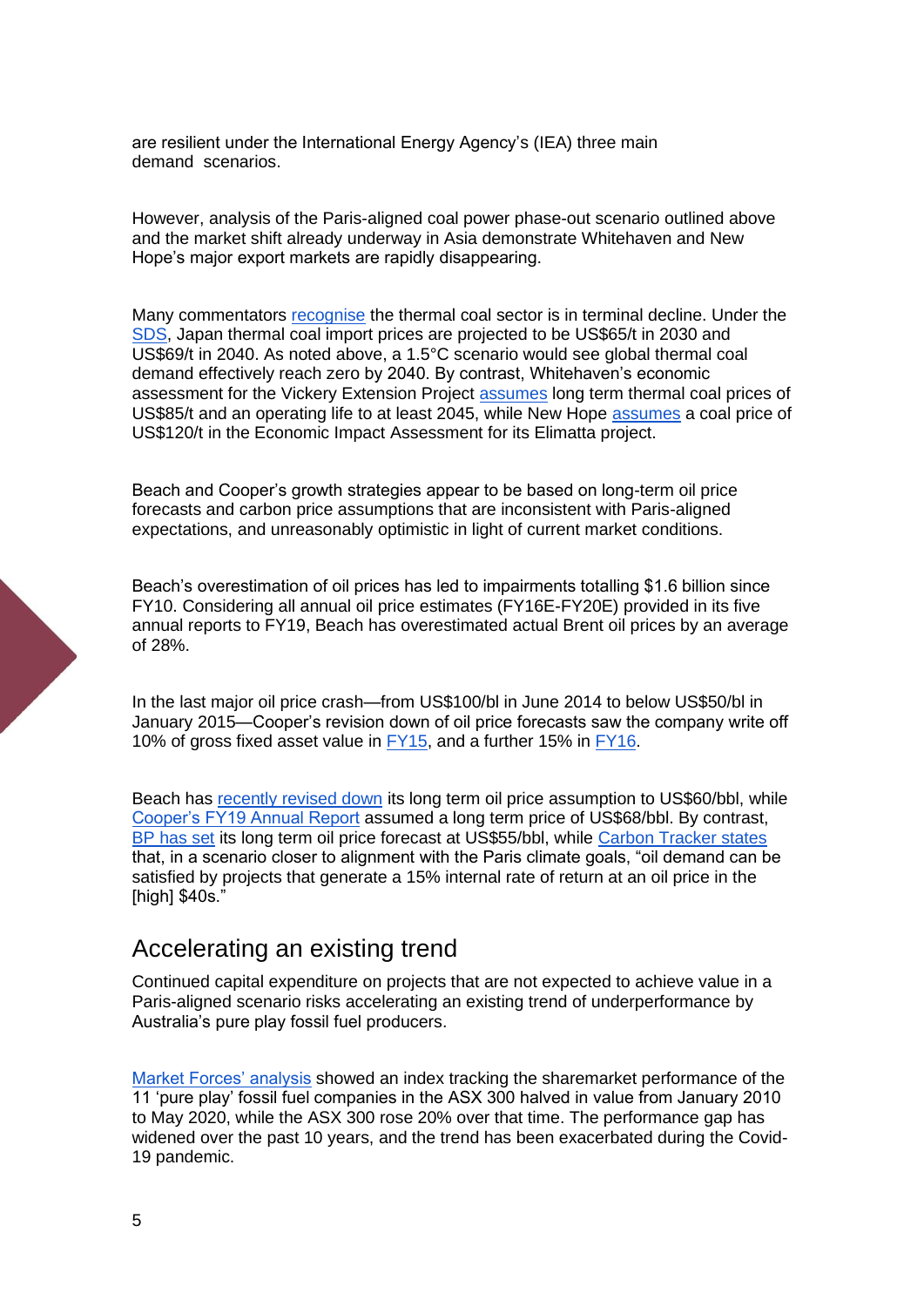

*Cumulative returns of ASX 300 index vs weighted index of ASX 300 pure play fossil fuel producers (Woodside, Santos, Oil Search, Beach Energy, Whitehaven Coal, New Hope, Cooper Energy, Karoon Energy, Carnarvon Petroleum, Senex Energy, FAR) 01/01/2010 – 11/05/2020*

Throughout this period of underperformance, coal, oil and gas companies have justified expansionary investments by relying on wildly optimistic commodity price assumptions and demand projections consistent with 3°C of warming or more.

The Covid-19 pandemic has seen billions of dollars of planned investment in new fossil fuel production projects delayed, giving investors insight into the fossil fuel growth projects that don't stack up in a low demand scenario. Having recognised the need to manage investments in line with the Paris climate goals, investors must take this opportunity to avoid wasted capital expenditure, and instead manage the necessary decline of the fossil fuel sector.

## Capital preservation

*"This is a serious shareholder resolution about the core value of the company and its long-term viability in a marketplace where investors are moving away from fossil fuels"* - [Martijn Wilder,](https://www.abc.net.au/news/2020-08-13/shareholder-fossil-fuel-resolution-whitehaven-coal/12546830) Pollination Group

With the transition to a decarbonised economy shrinking fossil fuel markets, capital invested in coal, oil and gas producers must be preserved, rather than wasted pursuing plans based on demand scenarios and price forecasts that are inconsistent with global climate goals.

Shareholders are interested in this preservation of capital, maximising future company value, and ensuring sites of operations are restored and employees supported in the energy transition. All investors are strongly encouraged to support these resolutions.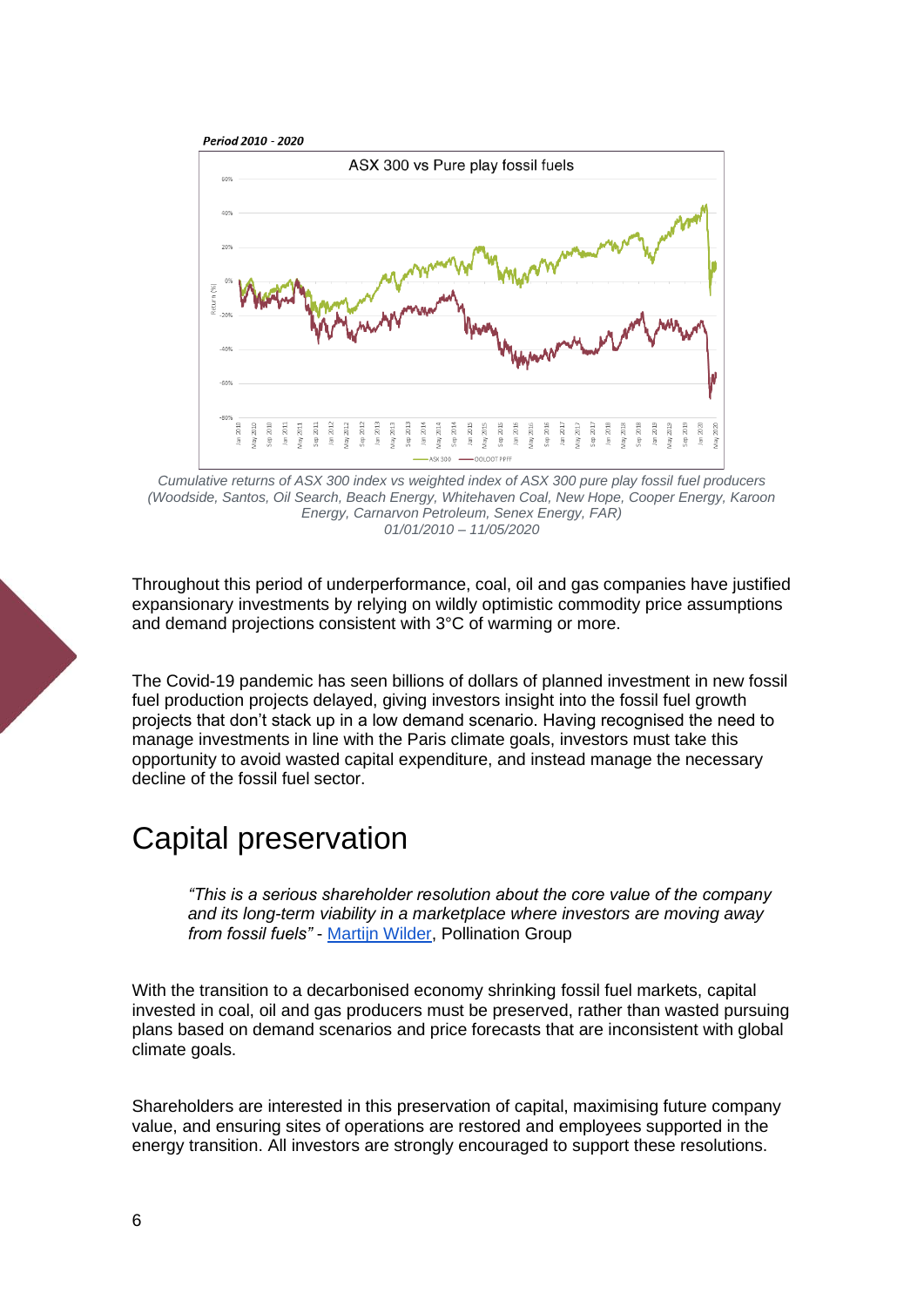# Appendix A

## Beach Energy Ltd Resolution & Supporting Statement

### Resolution - Capital Protection

Shareholders request the company disclose, in subsequent annual reporting, a plan that demonstrates how the company will wind up its oil and gas production assets and operations in a manner consistent with the climate goals of the Paris Agreement.

This plan should include:

- Details of how the company's capital expenditure will facilitate the efficient wind up of oil and gas operations and assets in a timeframe consistent with the Paris goals;
- Production guidance for the lifetime of oil and gas assets that is consistent with the Paris goals:
- Plans for decommissioning and rehabilitating asset sites at the end of their Paris-aligned lifetimes;
- Plans for how employees of the company will be informed of asset closures, and employee transition plans, including any compensation for job losses, training and support in seeking future employment; and
- Details of how remaining capital in the company will be returned to investors.

#### Supporting statement

This resolution is in the best interests of shareholders and the company, given the risk that further capital expenditure on oil and gas development and production projects would be stranded by market and policy shifts to meet the climate goals of the Paris Agreement, resulting in severe financial impacts on our company.

We request disclosure of a plan to limit capital expenditure to only support production that is demonstrably viable in a Paris-aligned scenario, and meet the company's obligations for asset site rehabilitation, employee wage and entitlement payments, and an employee transition plan.

The Paris Agreement on climate change aims to hold global warming to well below 2ºC above pre-industrial levels and pursue a 1.5ºC limit, and has been ratified by 185 countries. Governments and markets are accelerating climate action to achieve these goals.

#### Managed decline for oil and gas

*"The time to begin planning for a wind-down of gas production is, as with other fossil fuels, already upon us"* - SEI, IISD, ODI, Climate Analytics, CICERO, and UNEP

IPCC analysis shows the remaining global carbon budget for a 66% chance of limiting warming to 1.5°C was 420 Gt CO, from 2018. Given the CO, emissions embedded in existing and under-construction fossil fuel projects is more than double the IPCC's 1.5°C budget, there is no room for new or expansionary supply projects.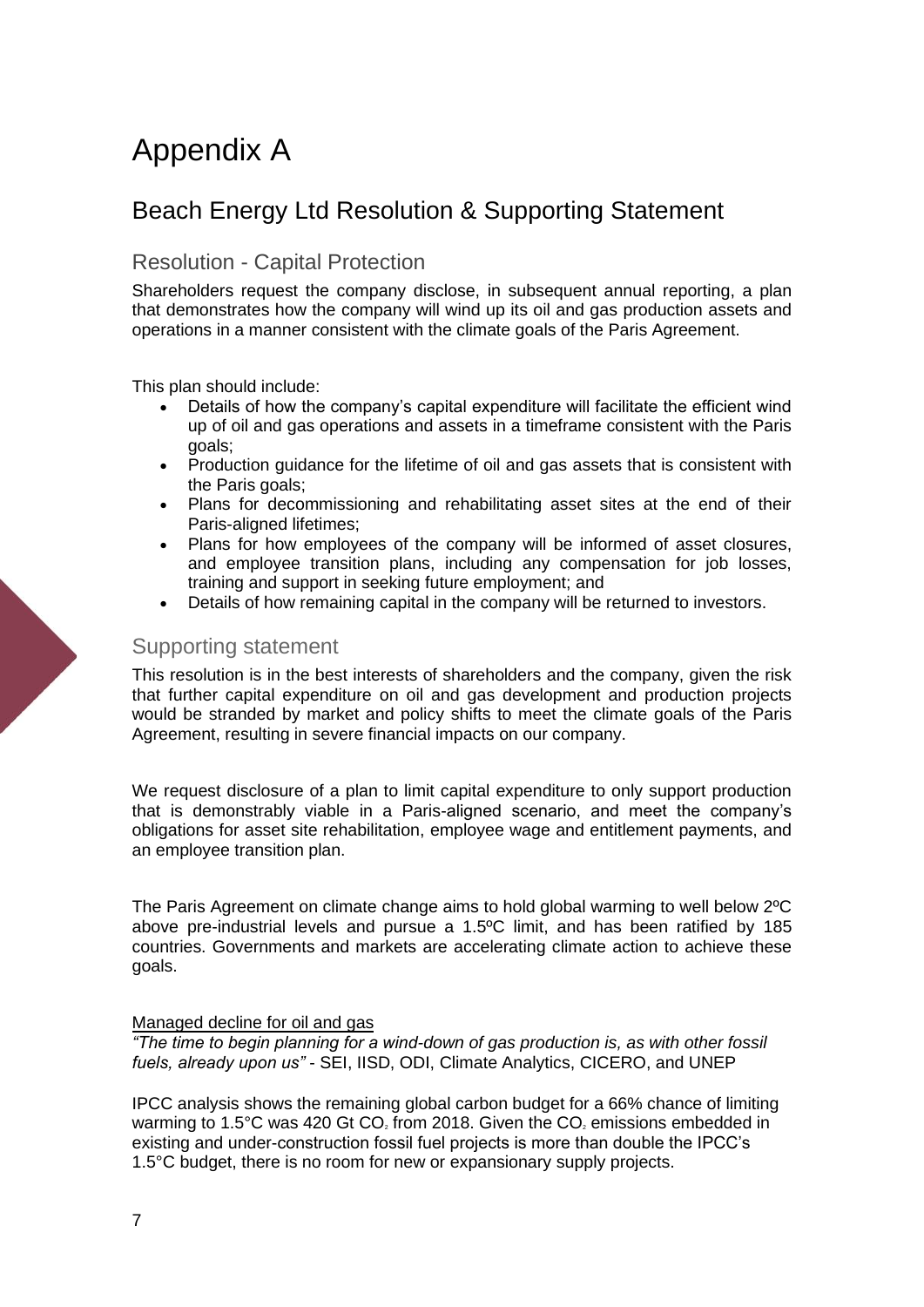"We already have far more carbon facilities in operation today than we need to blow the Paris budget." - Emeritus Professor Will Steffen, ANU IPCC modelling of a 1.5°C scenario shows gas use for primary energy falling globally by 25% by 2030 and 74% by 2050 (from a 2010 baseline), and oil's role in primary energy falling 37% and 87% over the same timeframes.

#### Markets shrinking

The decline in oil and gas use required to meet the Paris goals leaves Beach exposed to rapidly shrinking markets. Beach's FY19 sales revenue was split around 60:40 between gas (sold to the Australian domestic market) and oil (sold to international energy traders). Beach's growth plans are focused on increasing gas production.

As shown in the Australian Energy Market Operator (AEMO) Gas Statement of Opportunities, all of AEMO's scenarios for the country's major electricity grid model gas consumption for electricity generation remaining below 2019 levels from now on. In fact, gas use for eastern Australia electricity generation is expected to fall significantly in most scenarios, with a drop of 83% from 2019 to 2029 in the Paris-aligned Step Change scenario.

ClimateWorks' Decarbonisation Futures work shows gas use in Australian residential and commercial buildings falling to effectively zero by 2035, and industrial gas use also dropping significantly in a 1.5°C scenario.

#### Increasing stranded asset risk

Beach's current plans would risk investor capital on projects that are incompatible with a Paris-aligned energy transition. Beach plans to spend AU\$4 billion to increase production by around 50% over the next 5 years.

This is in addition to considerable recent acquisitions and development, which have seen Beach triple production since FY15. In FY18, Beach raised AU\$300 million in equity and AU\$1.5 billion in credit facilities to fund AU\$1.5 billion worth of acquisitions, doubling the company's production rate from FY17 to FY18.

#### Optimistic forecasting

Beach's growth strategy appears to be based on long-term oil price forecasts that are inconsistent with Paris-aligned expectations, and unreasonably optimistic in light of current market conditions.

The company's overestimation of oil prices has led to impairments totalling \$1.6 billion since FY10. Considering all annual oil price estimates (FY16E-FY20E) provided in its five annual reports to FY19, Beach has overestimated actual Brent oil prices by an average of 28%.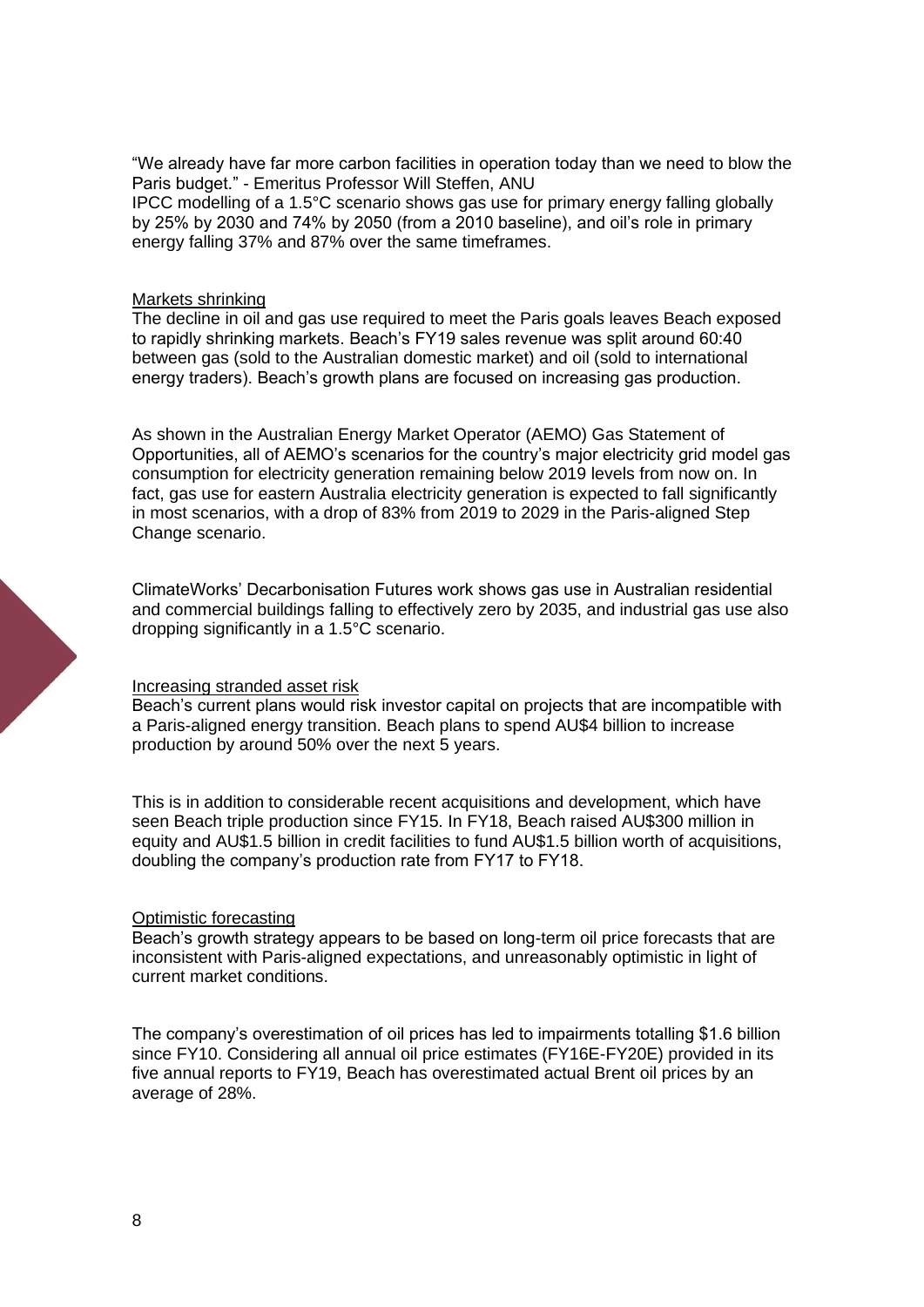In FY15 Beach recorded an impairment of AU\$753 million as a result of the sharp oil price crash from above US\$100/bl in June 2014 to below US\$50/bl in January 2015. In its FY15 Annual Report, Beach forecast oil prices to almost fully recover to over US\$90/bl from FY19 onwards. However, the average annual price decreased again from FY15 to FY16 and has remained below US\$70/bl since then. Beach then significantly lowered its oil price assumption in FY16, causing another major impairment loss of AU\$609 million.

Beach's FY19 Annual Report assumed FY20 oil prices of US\$70/bl. Brent prices are currently around US\$45/bl, and Brent Crude Futures are currently trading at below \$US60/bl out to 2029. BP has set its long term oil price forecast at US\$55/bl, and committed to cut production by 40% by 2030. Carbon Tracker states that, in a scenario closer to alignment with the Paris climate goals, "oil demand can be satisfied by projects that generate a 15% internal rate of return at an oil price in the [high] \$40s."

#### Capital preservation

With the transition to a decarbonised economy shrinking our company's markets, capital in our company must be preserved, rather than wasted pursuing plans based on demand scenarios and price forecasts that are inconsistent with global climate goals.

Shareholders are interested in this preservation of capital, maximising future company value, and ensuring sites of operations are restored and employees supported in the energy transition. All shareholders are strongly encouraged to support this resolution.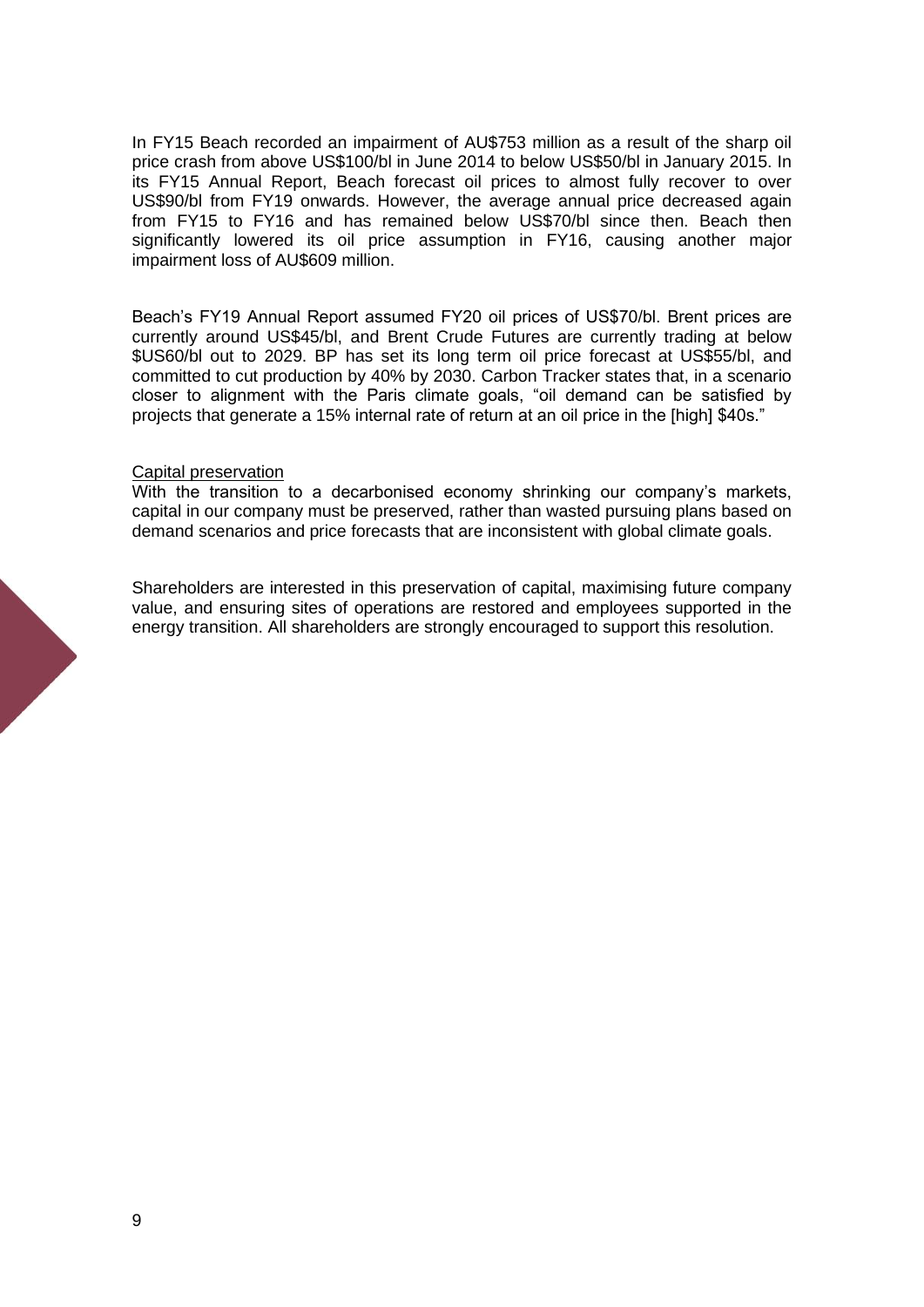# Appendix B

## Cooper Energy Ltd Resolution & Supporting Statement

### Resolution - Capital Protection

Shareholders request the company disclose, in subsequent annual reporting, a plan that demonstrates how the company will wind up its oil and gas production assets and operations in a manner consistent with the climate goals of the Paris Agreement.

This plan should include:

- Details of how the company's capital expenditure will facilitate the efficient wind up of oil and gas operations and assets in a timeframe consistent with the Paris goals;
- Production guidance for the lifetime of oil and gas assets that is consistent with the Paris goals:
- Plans for decommissioning and rehabilitating asset sites at the end of their Paris-aligned lifetimes;
- Plans for how employees of the company will be informed of asset closures, and employee transition plans, including any compensation for job losses, training and support in seeking future employment; and
- Details of how remaining capital in the company will be returned to investors.

#### Supporting statement

This resolution is in the best interests of shareholders and the company, given the risk that further capital expenditure on oil and gas development and production projects would be stranded by market and policy shifts to meet the climate goals of the Paris Agreement, resulting in severe financial impacts on our company.

We request disclosure of a plan to limit capital expenditure to only support production that is demonstrably viable in a Paris-aligned scenario, and meet the company's obligations for asset site rehabilitation, employee wage and entitlement payments, and an employee transition plan.

The Paris Agreement on climate change aims to hold global warming to well below 2ºC above pre-industrial levels and pursue a 1.5ºC limit, and has been ratified by 185 countries. Governments and markets are accelerating climate action to achieve these goals.

#### Managed decline for oil and gas

*"The time to begin planning for a wind-down of gas production is, as with other fossil fuels, already upon us"* - SEI, IISD, ODI, Climate Analytics, CICERO, and UNEP

IPCC analysis shows the remaining global carbon budget for a 66% chance of limiting warming to 1.5°C was 420 Gt CO, from 2018. Given the CO, emissions embedded in existing and under-construction fossil fuel projects is more than double the IPCC's 1.5°C budget, there is no room for new or expansionary supply projects.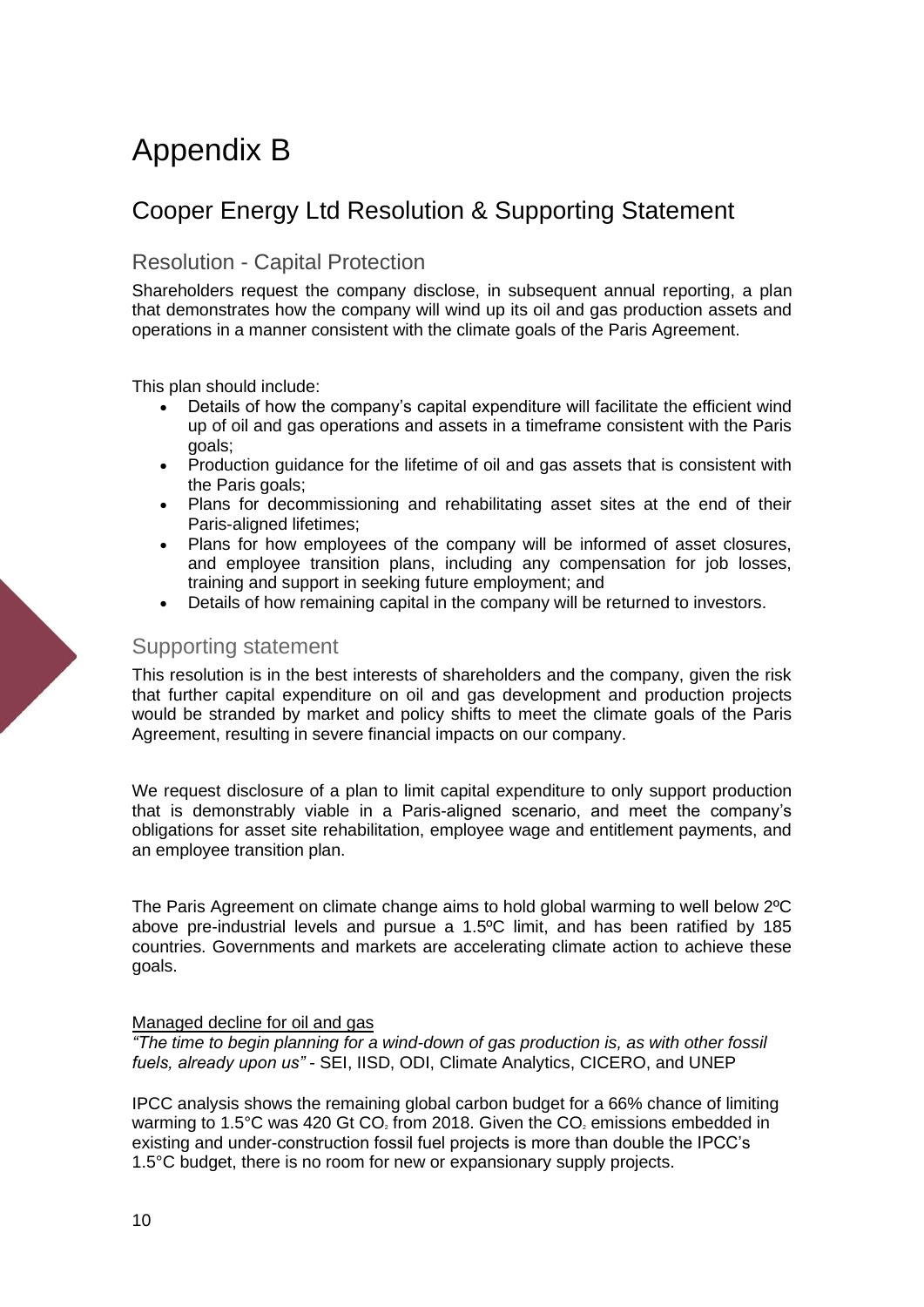"We already have far more carbon facilities in operation today than we need to blow the Paris budget." - Emeritus Professor Will Steffen, ANU IPCC modelling of a 1.5°C scenario shows gas use for primary energy falling globally by 25% by 2030 and 74% by 2050 (from a 2010 baseline), and oil's role in primary energy falling 37% and 87% over the same timeframes.

#### Markets shrinking

The decline in oil and gas use required to meet the Paris goals leaves Cooper exposed to rapidly shrinking markets. Cooper's FY19 revenue was split around 30:70 between oil and gas. In FY19, 60% of Cooper's gas was contracted to south-east Australia's gas utilities, 8% contracted to industrial users, and the remaining 32% uncontracted. The company is exposed to the global oil market, but has focused on growing its gas production business, specifically for the Australian east coast gas market.

As shown in the Australian Energy Market Operator (AEMO) Gas Statement of Opportunities, all of AEMO's scenarios for the east coast energy grid model gas consumption for electricity generation remaining below 2019 levels from now on. In fact, gas use for eastern Australia electricity generation is expected to fall significantly in most scenarios, with a drop of 83% from 2019 to 2029 in the Paris-aligned Step Change scenario.

ClimateWorks' Decarbonisation Futures work shows gas use in Australian residential and commercial buildings falling to effectively zero by 2035, and industrial gas use also dropping significantly in a 1.5°C scenario.

#### Increasing stranded asset risk

Cooper's growth plans threaten to waste investor capital on projects that are incompatible with a Paris-aligned energy transition. Cooper has pursued rapid growth through acquisitions and development in recent years. It plans to continue on this path with a "5 year development program that can lift gas production more than 10 times FY19 levels, excluding exploration."

This is in addition to considerable acquisition and development capital expenditure that saw Cooper almost triple production from FY16-19. In FY17, Cooper raised over AU\$200 million of equity to finance acquisitions and development capex commitments over the following 12 months. The company continued to invest in development and exploration assets throughout FY18 and FY19, for which an additional AU\$220 million in debt and AU\$127 million in equity have been raised. The company's average annual capex from FY17-19 (AU\$150 million) was five times that of the period FY10-16 (AU\$30 million).

#### Optimistic forecasting

Cooper's growth strategy appears to be based on long-term oil price forecasts that are inconsistent with those that can be expected under a Paris-aligned energy transition, and are unreasonably optimistic in light of current market conditions.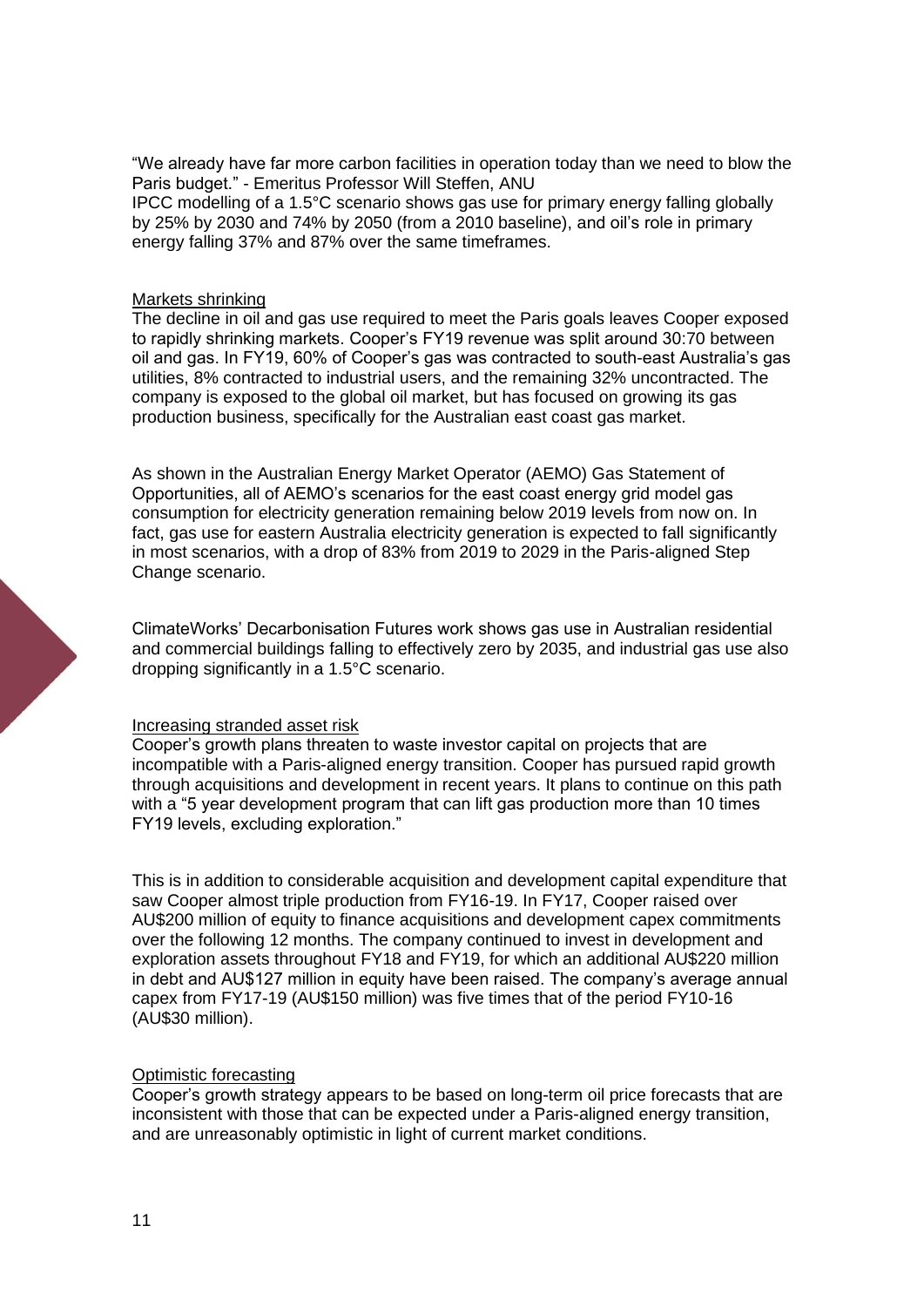In the last major oil price crash - from US\$100/bl in June 2014 to below US\$50/bl in January 2015 - Cooper's revising down of oil price forecasts saw the company write off 10% of gross fixed asset value in FY15, and a further 15% in FY16.

Cooper's FY19 Annual Report assumed prices of US\$65/bl in FY20 and US\$68/bl (real) in FY21 and beyond. Brent prices are currently around US\$40/bl, and Brent Crude Futures are currently trading at below \$US60/bl out to 2029. BP has set its long term oil price forecast at US\$55/bl, and committed to cut production by 40% by 2030. Carbon Tracker states that, in a scenario closer to alignment with the Paris climate goals, "oil demand can be satisfied by projects that generate a 15% internal rate of return at an oil price in the [high] \$40s."

#### Capital preservation

With the transition to a decarbonised economy shrinking our company's markets, capital in our company must be preserved, rather than wasted pursuing plans based on demand scenarios and price forecasts that are inconsistent with global climate goals.

Shareholders are interested in this preservation of capital, maximising future company value, and ensuring sites of operations are restored and employees supported in the energy transition. All shareholders are strongly encouraged to support this resolution.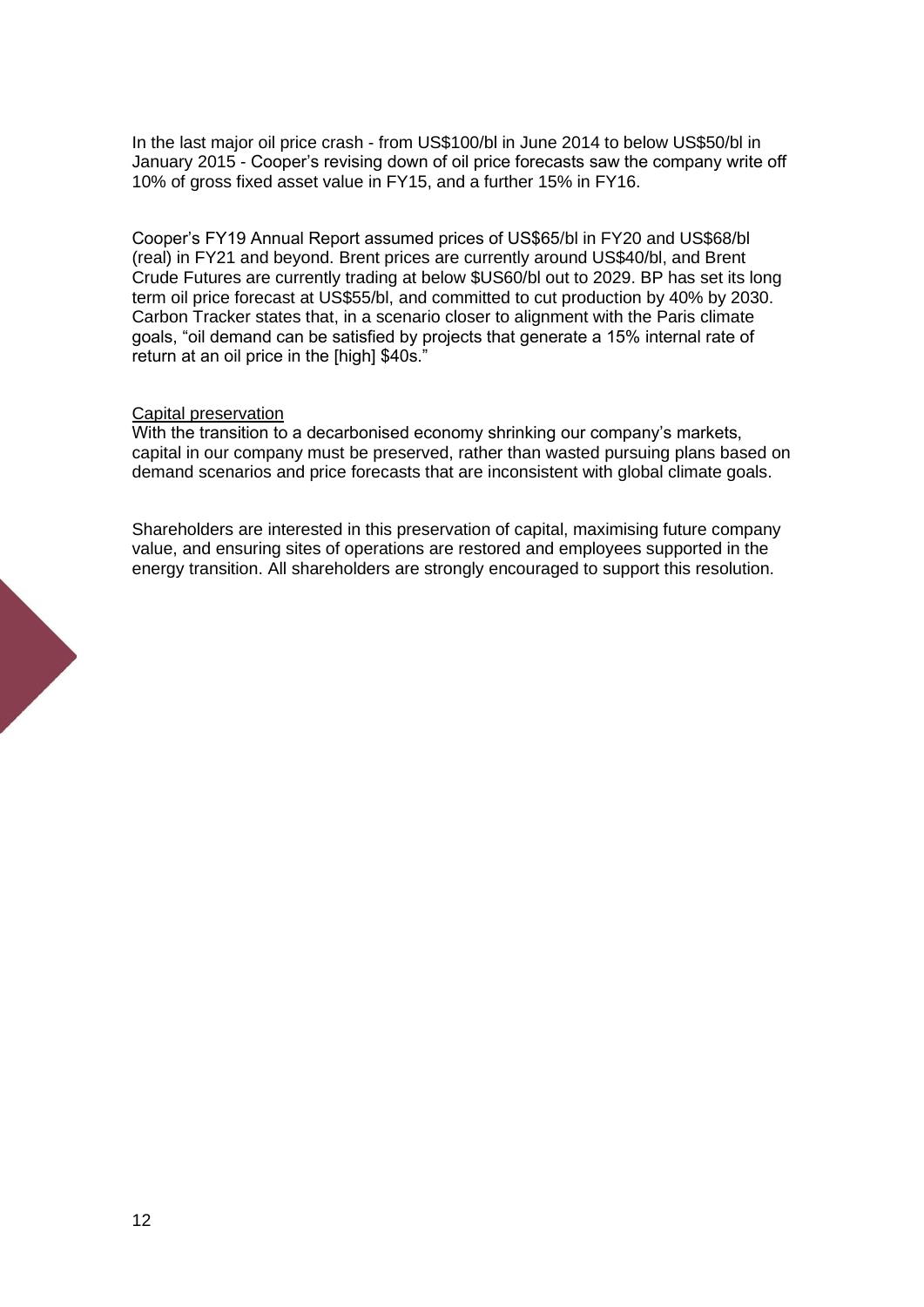# Appendix C

## New Hope Corporation Ltd Resolution & Supporting **Statement**

### Resolution - Capital Protection

Shareholders request the company disclose, in subsequent annual reporting, a plan that demonstrates how the company will wind up its coal production assets and operations in a manner consistent with the climate goals of the Paris Agreement.

This plan should include:

- Details of how the company's capital expenditure will facilitate the efficient wind up of coal operations and assets in a timeframe consistent with the Paris goals;
- Production guidance for the lifetime of coal assets that is consistent with the Paris goals;
- Plans for decommissioning and rehabilitating asset sites at the end of their Paris-aligned lifetimes;
- Plans for how employees of the company will be informed of asset closures, and employee transition plans, including any compensation for job losses, training and support in seeking future employment; and
- Details of how remaining capital in the company will be returned to investors.

#### Supporting statement

This resolution is in the best interests of shareholders and the company, given the risk that further capital expenditure on coal development and production projects would be stranded by market and policy shifts to meet the climate goals of the Paris Agreement, resulting in severe financial impacts on our company.

We request disclosure of a plan to limit capital expenditure to only support production that is demonstrably viable in a Paris-aligned scenario, and meet the company's obligations for mine site rehabilitation, employee wage and entitlement payments, and an employee transition plan.

The Paris Agreement aims to hold global warming to well below 2ºC above preindustrial levels and pursue a 1.5ºC limit, and has been ratified by 185 countries. Governments and markets, including those our company supplies, are accelerating climate action to achieve these goals.

#### Markets disappearing

NHC claims our business is sustainable under three International Energy Agency (IEA) scenarios. However, analysis of a Paris-aligned coal power phase-out scenario demonstrates our major export markets are on a path to complete elimination.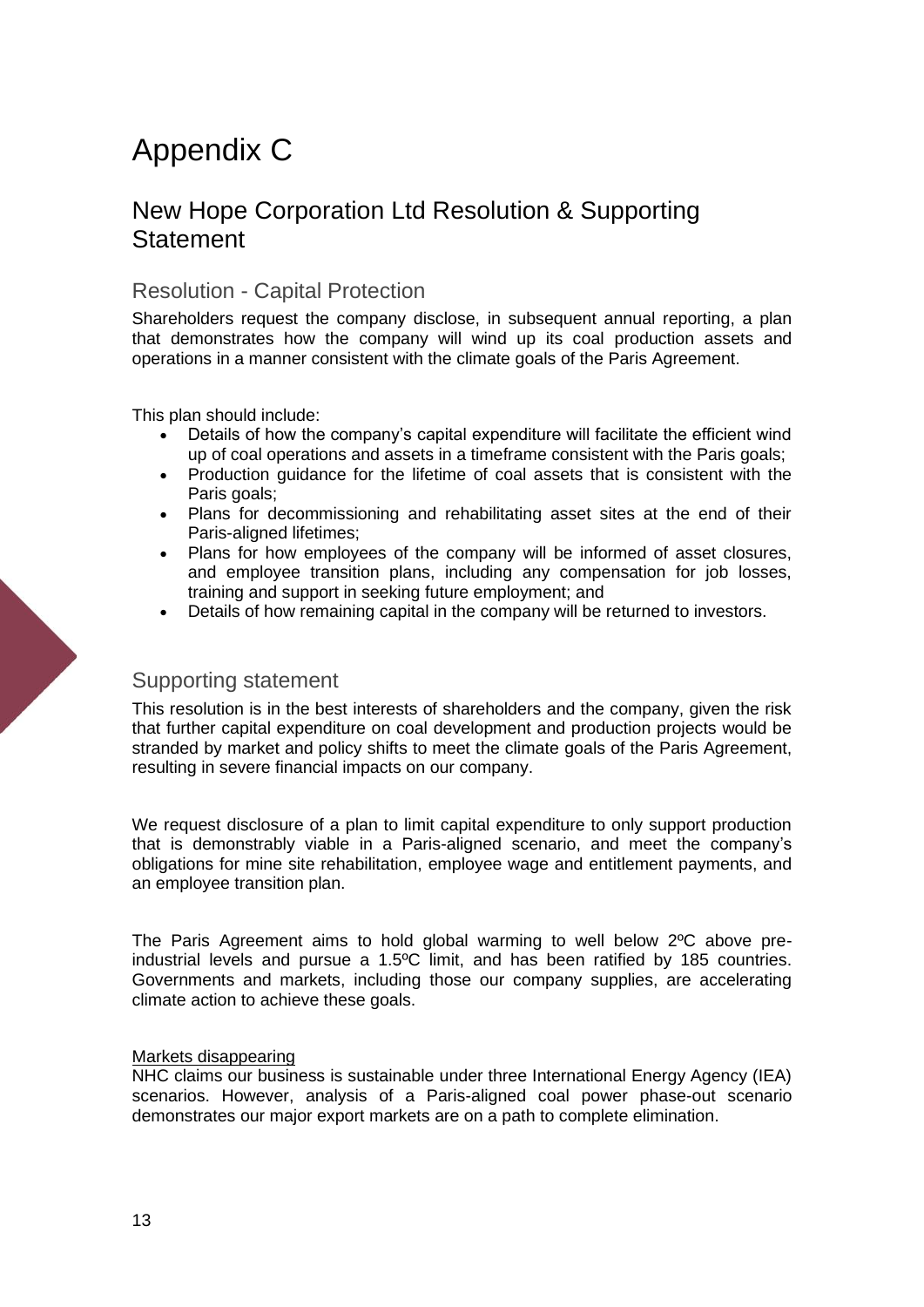Climate Analytics shows that, in order to meet the Paris climate goals, coal power must be phased out globally by 2040, and fall 80% below 2010 levels by 2030. The Parisaligned coal phase out dates for NHC's export markets are:

- Japan (44% of FY19 revenue): 2030
- Taiwan (25% of FY19 revenue): 2037
- China (9% of FY19 revenue): 2037
- Korea (combined with Indonesia for 8% of FY19 revenue): 2030

In this scenario, almost half of NHC's current thermal coal market would be gone by 2030, over 90% by 2037, and 100% by 2040.

Even the IEA's Sustainable Development Scenario (SDS) shows coal demand decreasing to 43Mt (-74%) in Japan, and 140Mt (-67%) in Asia Pacific, excluding China, India, Indonesia and Japan, from 2018 to 2040. In the SDS, China, India and Indonesia - all significant domestic coal producers - make up 90% of Asia Pacific coal demand in 2040. These countries combined accounted for less than 18% of NHC's FY19 revenue.

#### Growth expectations unrealistic

In stark contrast to the above scenarios, NHC claims: "For most Asian countries thermal coal will continue to be a significant component of their energy mix for many years to come, underpinned by continued investment in new coal fired power stations." The company has projected Asian thermal coal imports to grow to 55% from 2017 to 2030, with key markets Taiwan and Korea increasing 13% and 17% respectively, and Japan falling just 2%.

Falling renewable energy prices, stricter climate change and pollution policies, and the rapid shift in global financial markets away from coal contradict NHC's unreasonably optimistic expectations of Asian coal demand.

The pipeline of proposed new coal power stations in Southeast Asia has halved from 2015 to 2019, while construction starts fell 85% from 2016 to 2019. Japan plans to close around 100 of its 140 coal-fired power plants by 2030. Korea is phasing out domestic and overseas coal financing. Vietnam's latest Power Development Plan will see half of the country's planned coal power plant capacity cancelled or shelved. Bangladesh is reviewing 26 of its 29 planned coal plants, stating the country's intention to "move from coal-based power."

#### Increasing stranded asset risk

NHC is planning to significantly increase thermal coal production "through existing resource development, new resource exploration and acquisitions."

NHC has expanded through acquisition of a 40% stake in the Begalla project for AU\$865 million in FY16, and a further 40% for AU\$860 million in FY19. Bengalla has a planned production capacity of 10Mtpa out to 2039.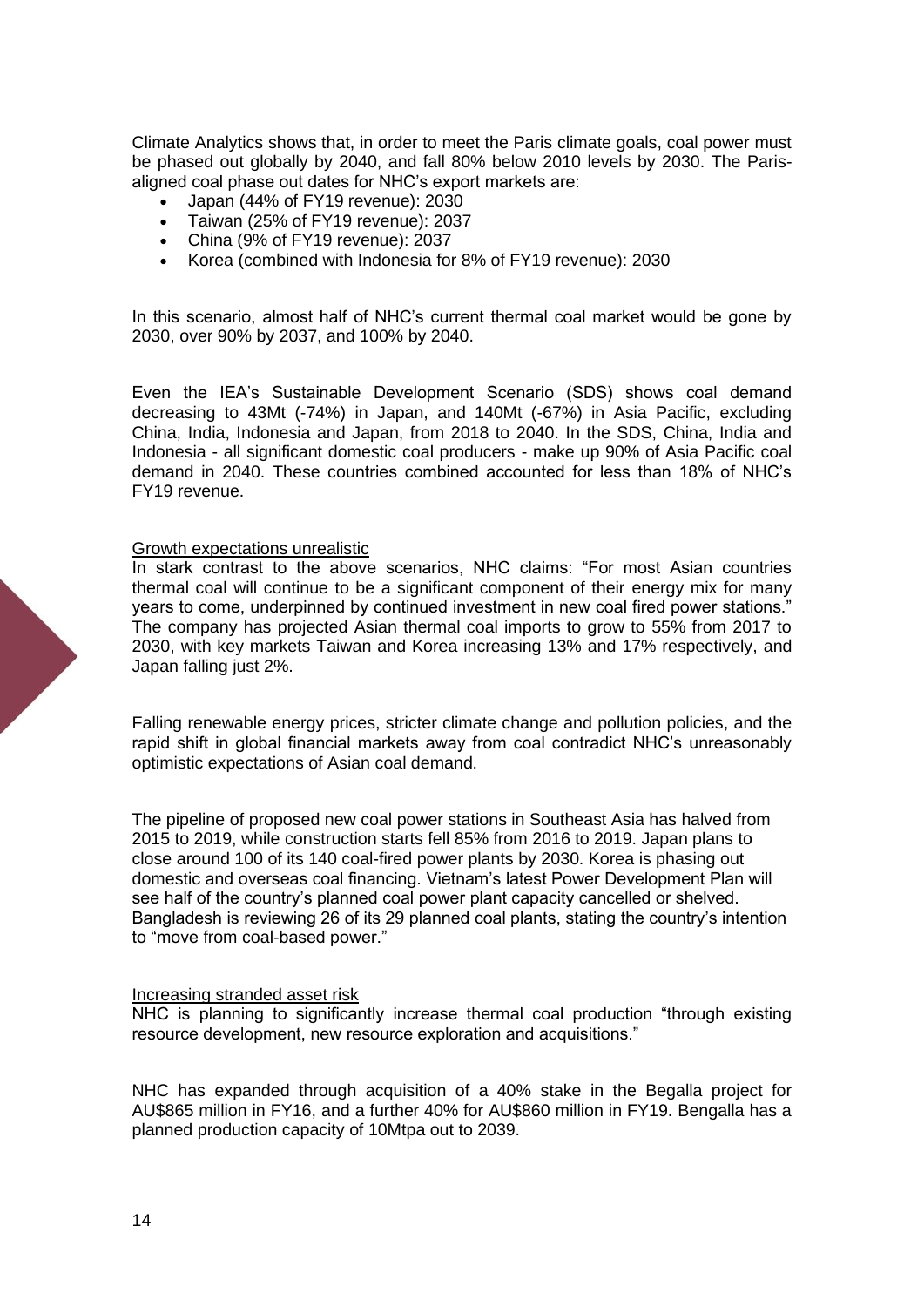The AU\$900 million New Acland Stage 3 project would expand that mine's production capacity to 7.5Mtpa run-of-mine (ROM), and extend its production life by 12 years.

NHC has submitted mining lease applications for its AU\$1.2 billion Elimatta project, which would produce up to 5Mtpa for "in excess of 32 years." The company is undertaking pre-feasibility studies on a further 17Mtpa ROM of coal production capacity.

Even without these pre-feasibility projects, NHC plans to spend over AU\$2 billion on projects that would significantly increase production out to 2039, and continue production beyond 2050. Based on the coal phase-out dates stated above, these plans could see production of up to 150Mt of coal that could not be sold into our current markets.

#### Capital preservation

Recent periods of low thermal coal prices provide insight into the risk facing NHC's production plans.

Since 2010, EBITDA margins have ranged between:

- 35-38% from FY10-13, when the thermal coal price averaged US\$98.9/t/t
- 17-28% from FY14-16 (US\$64.1/t)
- 34-43% from FY17-19 (US\$92.2t)

Thermal coal prices fell to US\$66/t in December 2019 and just US\$52/t in May 2020. Based on an average of the latest major analyst forecasts available in July 2020 (including JP Morgan, UBS, and Macquarie, among others), coal prices are expected to remain below US\$75/t out to 2024. Analysts forecast NHC's revenue and EBITDA will remain well below FY19 levels out to 2022.

Many commentators recognise the thermal coal sector is in terminal decline, and is no longer cyclical. Under the SDS, Japan thermal coal import prices are projected at US\$65/t in 2030 and US\$69/t in 2040. As noted above, a 1.5°C scenario would see global thermal coal demand reach zero by 2040. By contrast, NHC brazenly assumes a coal price of US\$120/t in the Economic Impact Assessment for its Elimatta project.

Shareholders are interested in the preservation of capital, maximising future company value, and ensuring sites of operations are restored and employees supported in the energy transition. All shareholders are strongly encouraged to support this resolution.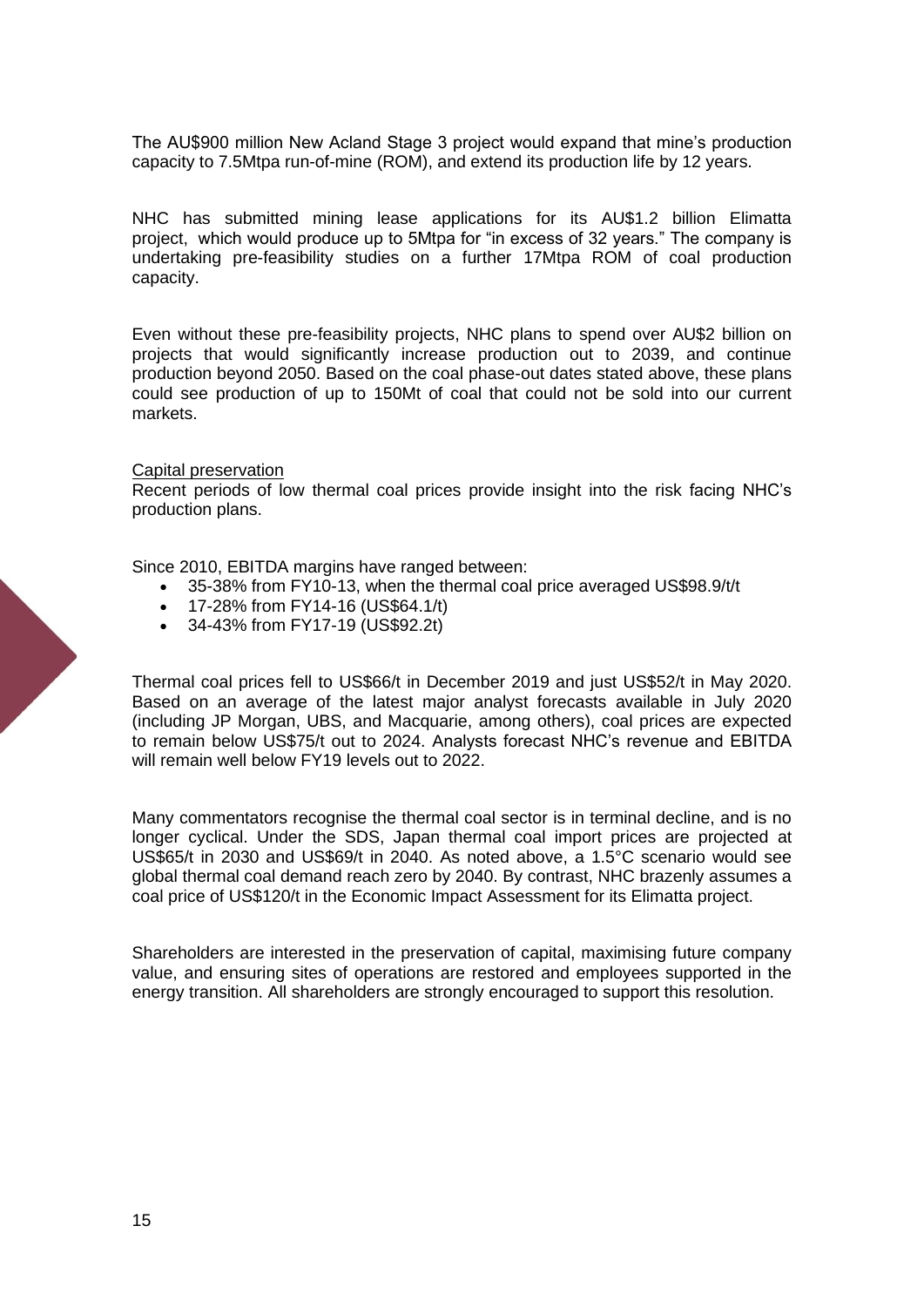# Appendix D

## Whitehaven Coal Ltd Resolution & Supporting Statement

### Resolution - Capital Protection

Shareholders request the company disclose, in subsequent annual reporting, a plan that demonstrates how the company will wind up its coal production assets and operations in a manner consistent with the climate goals of the Paris Agreement.

This plan should include:

- Details of how the company's capital expenditure will facilitate the efficient wind up of coal operations and assets in a timeframe consistent with the Paris goals;
- Production guidance for the lifetime of coal assets that is consistent with the Paris goals;
- Plans for decommissioning and rehabilitating asset sites at the end of their Paris-aligned lifetimes;
- Plans for how employees of the company will be informed of asset closures, and employee transition plans, including any compensation for job losses, training and support in seeking future employment; and
- Details of how remaining capital in the company will be returned to investors.

#### Supporting statement

This resolution is in the best interests of shareholders and the company, given the risk that further capital expenditure on coal development and production projects would be stranded by market and policy shifts to meet the climate goals of the Paris Agreement, resulting in severe financial impacts on our company.

We request disclosure of a plan to limit capital expenditure to only support production that is demonstrably viable in a Paris-aligned scenario, and meet the company's obligations for mine site rehabilitation, employee wage and entitlement payments, and an employee transition plan.

The Paris Agreement on climate change aims to hold global warming to well below 2ºC above pre-industrial levels and pursue a 1.5ºC limit, and has been ratified by 185 countries. Governments and markets, including those our company supplies, are accelerating climate action to achieve these goals.

#### Markets disappearing

Whitehaven claims our business is resilient under three International Energy Agency (IEA) scenarios. However, analysis of a Paris-aligned coal power phase-out scenario demonstrates our major export markets are on a path to complete elimination.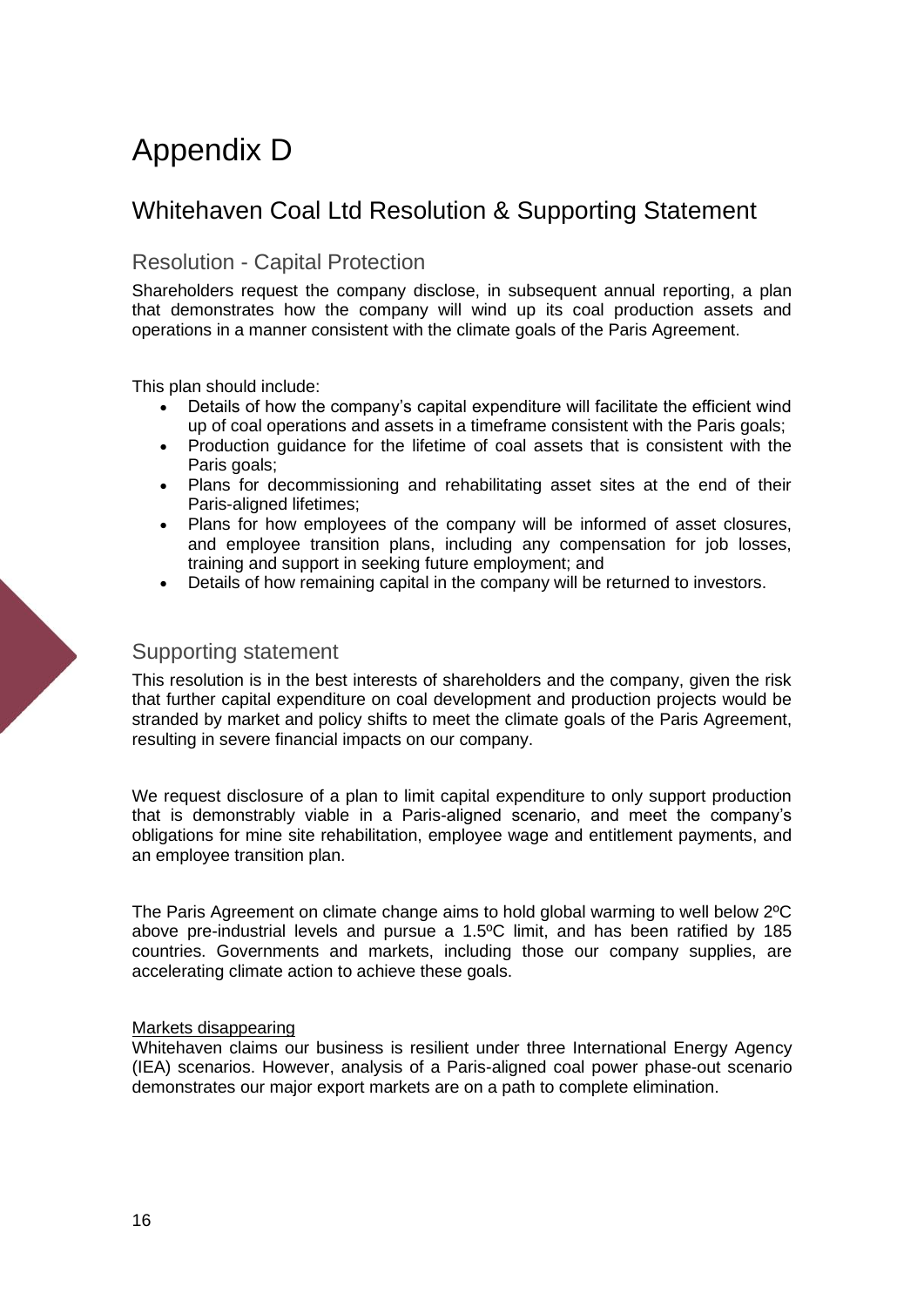Climate Analytics shows that, in order to meet the Paris goals, coal power must be phased-out globally by 2040, and fall 80% below 2010 levels by 2030. The Parisaligned coal phase-out dates for Whitehaven's key export markets are:

- Japan (50% of FY19 revenue): 2030
- Korea (14% of FY19 revenue): 2030
- Non-OECD Asia (32% of FY19 revenue): 2037

In this scenario, 64% of Whitehaven's current thermal coal market would disappear by 2030, and over 96% by 2037.

Even the IEA's Sustainable Development Scenario (SDS), which gives just a 66% chance of limiting the global average temperature rise to 1.8°C, shows coal demand decreasing to 43Mt (-74%) in Japan, and 140Mt (-67%) in Asia Pacific, excluding China, India, Indonesia and Japan, from 2018 to 2040. In 2019, Japan accounted for 50% of Whitehaven's revenue, while Asia Pacific (ex China, India, Indonesia and Japan) accounted for a further 34%.

In the SDS, China, India and Indonesia make up 90% of 2040 Asia Pacific coal demand. These countries are all significant coal producers, and accounted for just 12.7% of Whitehaven's FY19 revenue.

#### Growth expectations unrealistic

Whitehaven is looking "to take advantage of the substantial growth in coal-fired power generation in Southeast Asia." However, recent developments in Southeast Asian markets suggest this view is unreasonably optimistic. Falling renewable energy prices, stricter climate change and pollution policies, and the rapid shift in global financial markets away from coal contradict Whitehaven's expectations of Southeast Asian coal demand.

The pipeline of proposed new coal power stations in Southeast Asia has halved from 2015 to 2019, while construction starts fell 85% from 2016 to 2019. Japan plans to close around 100 of its 140 coal-fired power plants by 2030. Korea is phasing out domestic and overseas coal financing. Vietnam's latest Power Development Plan will see half of the country's planned coal power plant capacity cancelled or shelved. Bangladesh is reviewing 26 of its 29 planned coal plants, stating the country's intention to "move from coal-based power."

#### Increasing stranded asset risk

Whitehaven's current plans threaten to waste investor capital on projects that are incompatible with a Paris-aligned energy transition, and unrealistic in light of market shifts already underway.

Whitehaven states: "We expect to grow our portfolio from a managed level of approximately 22Mt in 2019 to over 40Mt by 2030." To achieve this, Whitehaven plans to spend a combined AU\$1.9 billion on the Vickery and Winchester South expansion projects. These projects have a combined run-of-mine (ROM) production capacity of